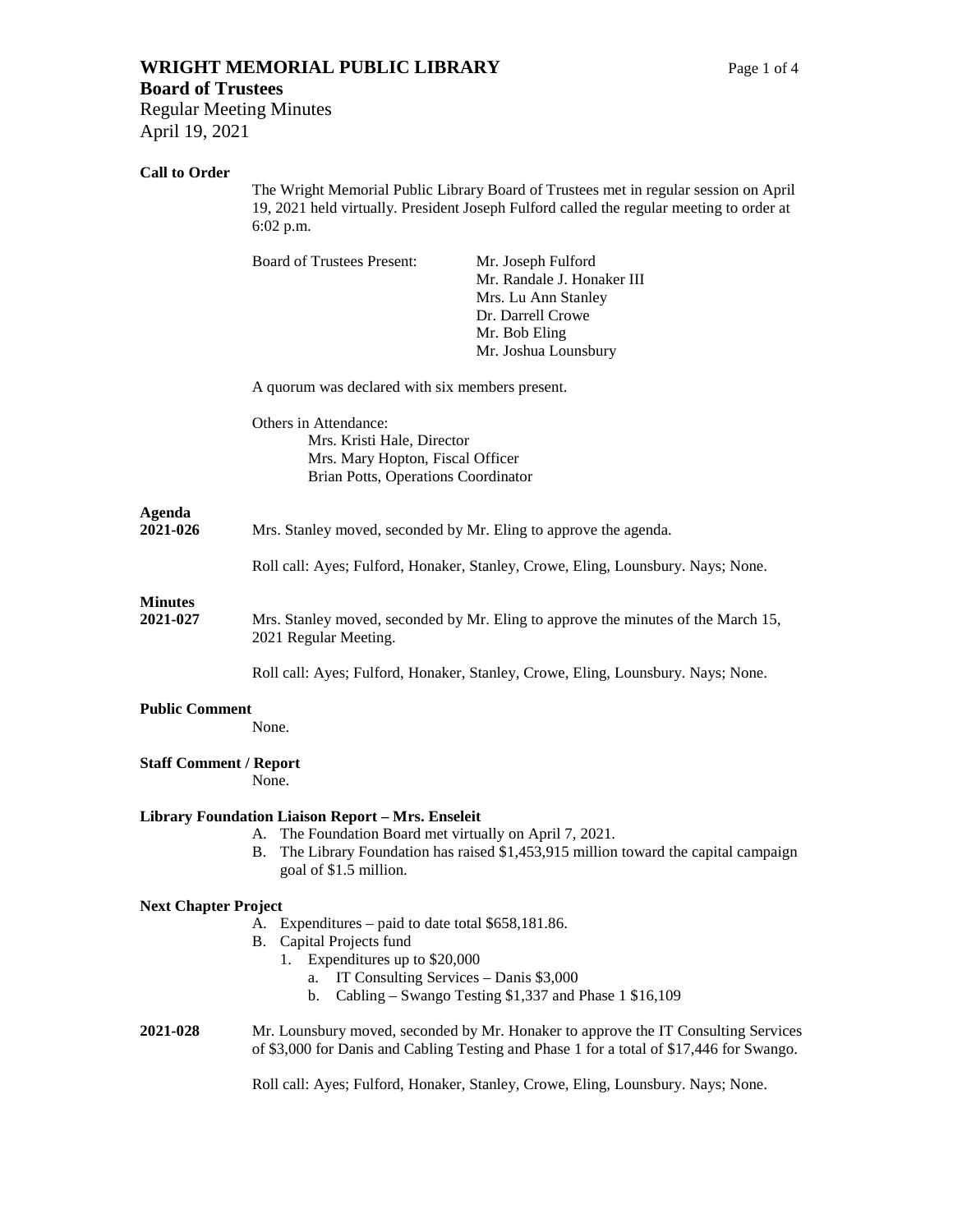- 2. Expenditures in Excess of \$20,000,
	- a. Furniture Bid from Elements IV not to exceed \$180,600
	- b. A/V Equipment bid from NEWT A/V
- **2021-029** Mr. Eling moved, seconded by Dr. Crowe to approve the Furniture Bid from Elements IV not to exceed \$180,600 and the A/V Equipment from NEWT A/V.

Roll call: Ayes; Fulford, Honaker, Stanley, Crowe, Eling, Lounsbury. Nays; None.

- C. Project Update
	- 1. Budget Mrs. Hopton reported, as of April 14, 2021, the total budget of \$5,120,677 is still fluid as a number of costs are yet to be undetermined. Owner contingency has not been used.
	- 2. East Entrance Mrs. Hale reported a red oak tree was omitted from the site drawings in error, and the current site plan will damage critical roots. The City arborist believes the tree can be preserved with proper treatment and a retaining wall. Cost of retaining wall is to be determined. Mrs. Stanley asked that the site engineers review their errors and omissions policy to see if the cost of the retaining wall would be covered under their policy.
	- 3. Parking on Aberdeen Mrs. Hale sent a letter to Aberdeen neighbors about proposed angled handicap parking on Aberdeen. Neighbors have been invited to a meeting at WMPL on Tuesday, April 27<sup>th</sup> at 7:00 p.m. to discuss the proposal. Some residents have expressed concerns to a City Council member and on Oakwood social media forums about impact to street parking and green space. Mr. Fulford, Mr. Eling, Mrs. Hopton, and Mrs. Hale will host the neighbor meeting, along with project partners from LWC, Inc. and Danis.
	- 4. Phase 1 Cabling Mrs. Hopton stated details are being finalized with Swango.

#### **Fiscal Officer's Report – Mrs. Hopton**

- A. Financial Report March 2021
- B. Contributions & Donations March 2021
- C. CARES Act Appropriation of \$1,337.85
- D. Amended Estimated Resources & Annual Appropriations Budget 2021
- **2021-030** Dr. Crowe moved, seconded by Mrs. Stanley to accept the Financial Report March 2021, Contributions & Donations – March 2021, CARES Act Appropriation of \$1,337.85, and Amended Estimated Resources & Annual Appropriations Budget 2021.

Roll call: Ayes; Fulford, Honaker, Stanley, Crowe, Eling, Lounsbury. Nays; None.

#### **Director's Report – Mrs. Hale**

- A. Director's Report
- B. Library Usage Report and Collection Statistics addendum
- C. Library Highlights
	- 1. February 2021
	- 2. March 2021
- D. Updates
	- 1. COVID-19 Planning
		- a. WMPL restored full evening hours on April 5<sup>th</sup>.
		- b. WMPL reduced the quarantine period for returned materials based on recently revised health information on how the virus is spread.
	- 2. Facilities WMPL is now offering a selection of weeded materials for sale.
	- $3.$  Staff –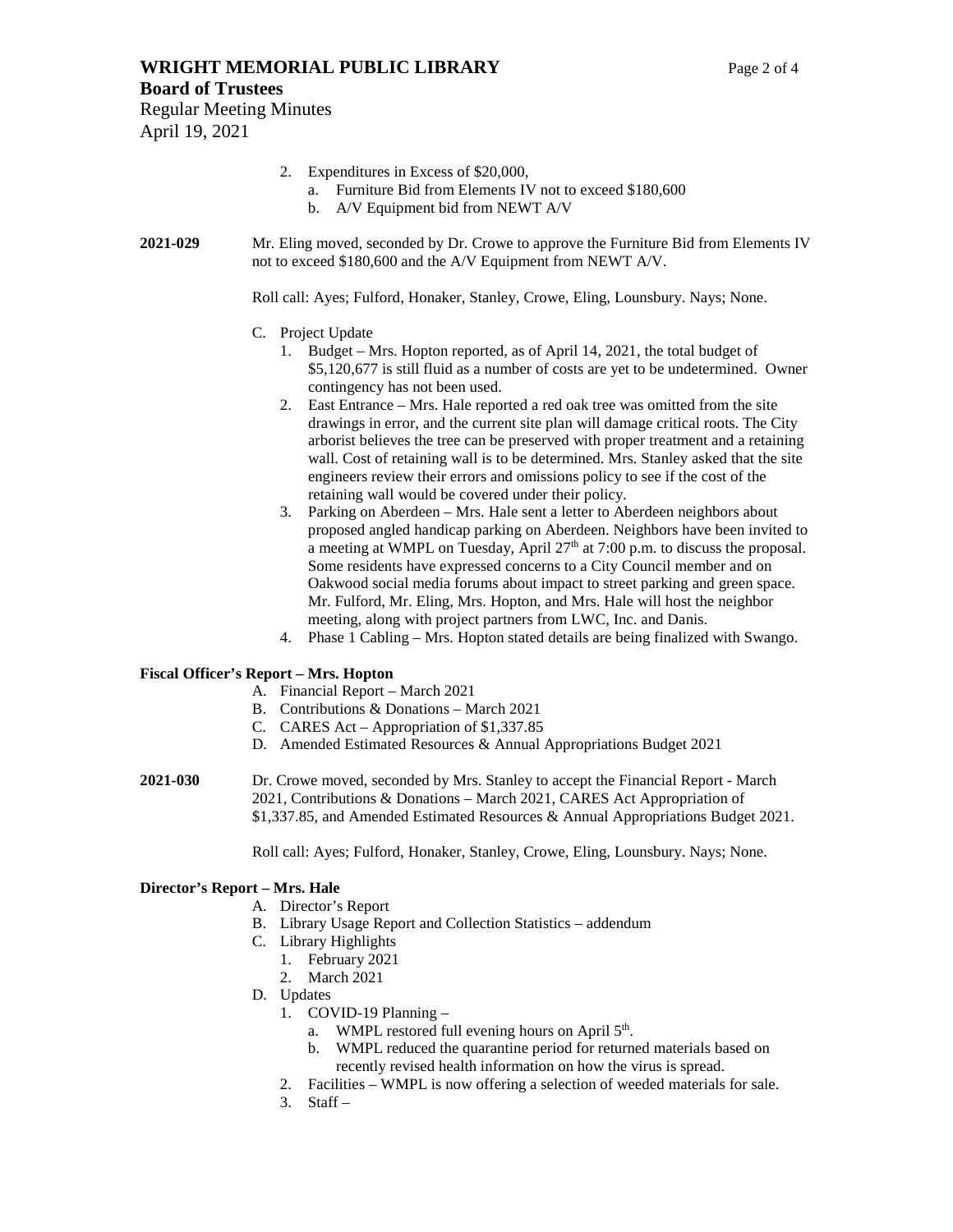## **WRIGHT MEMORIAL PUBLIC LIBRARY** Page 3 of 4

- a. Brian Potts attended Computers in Libraries Conference.
- b. Five staff members attended a four-part workshop on diversity.
- c. WMPL has hired two substitute customer service associates.
- 4. Collections, Services, & Programs
	- a. WMPL is now a COVID-19 home test distribution site.
	- b. WMPL added Wall Street Journal Online. Patrons may checkout three-day passes.
	- c. WMPL's grant-funded Community Read of Nature's Best Hope has been very well received by the community, and it has been an opportunity for new community partnerships.
	- d. Summer Reading Club programs for youth will be a mix of in person and virtual programs. In person programs will take place in community parks.
- 5. Community Engagement
	- a. 2020 Annual Report was delivered to the community.
	- b. National Library Week events were modified for COVID restrictions.
	- c. WMPL has established a process for sharing new patron contact information with the Wright Library Foundation and Citizens for Wright Library. New patrons may opt out of this sharing.
	- d. The Oakwood Inclusion Coalition will host its second public meeting on 4/28/21. WMPL has supported the OIC with "Diversify Your Reading and Viewing" lists of recommended titles. Mrs. Hale shared 10-year demographic changes based on student enrollment in Oakwood.
- 6. Community Involvement
	- a. Rotary, 3/26 and 4/2
	- b. Two donor meetings
	- c. Meeting with State Rep. Andrea White on 3/26/21
	- d. Oakwood Inclusion Coalition Leadership Team Meetings, 3/22/21 and 4/6/21
	- e. City Council Update, 4/5/21

#### **New Business**

- A. Special Revenue Fund #2001 State Grants Fund
- **2021-031** Mrs. Stanley moved, seconded by Mr. Eling to Approve the Creation of Special Revenue fund #2001 – State Grants fund.

Roll call: Ayes; Fulford, Honaker, Stanley, Crowe, Eling, Lounsbury. Nays; None.

B. Records Commission Annual Meeting – In accordance with the Ohio Revised Code Section 149.411, the Library Records Commission consists of the board of the library and the Fiscal Officer. The president of the library board shall serve as the chair of the commission. The commission shall meet at least once every twelve months. No change requested to the current Records Retention Schedule.

#### **Action Items**

#### **Prior Meeting:**

- A. Intention of Using Katharine Wright Park seek pre-approval for use with the City of Oakwood at the February Meeting – Mrs. Hale and Mr. Fulford (open until March)
- B. Tour of Facilities coordinate with Bob Eling (open)
- C. Book Recommendations Mrs. Stanley (open)